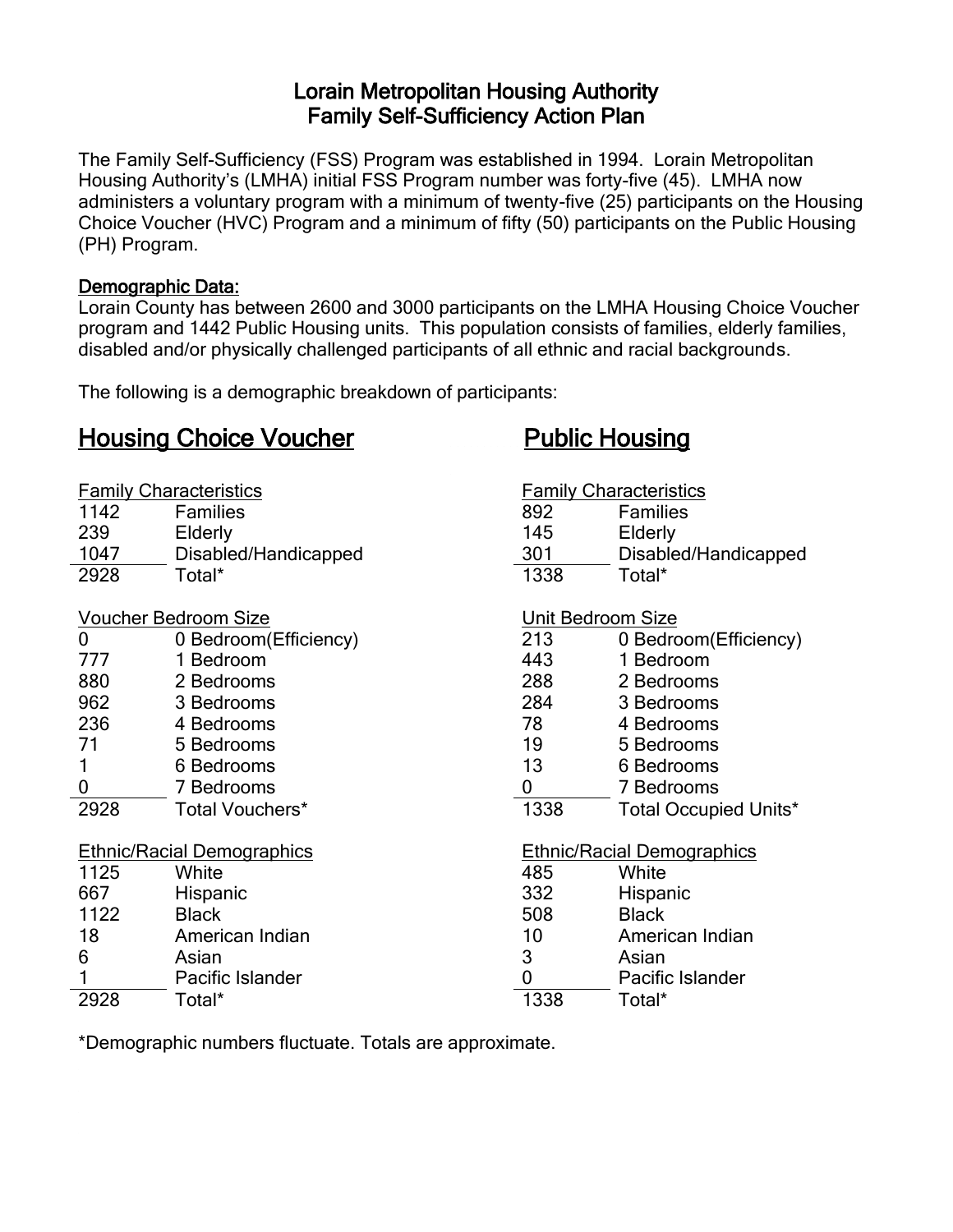# Program Overview and Objectives:

The purpose of the Family Self-Sufficiency (FSS) Program is to coordinate housing assistance with public and private resources to enable families to achieve economic self-sufficiency.

In Lorain County, the barriers to self-sufficiency are identified as:

- 1. Lack of transportation
- 2. Unemployment
- 3. Lack of childcare
- 4. Poor delivery systems to a multi-cultural population

Under the FSS Program, low income families and individuals are provided opportunities for education, job training, counseling, and other forms of social service assistance while living in assisted housing so that they may obtain the education, employment, and business and social skills necessary to achieve self-sufficiency. The use of housing as a stabilizing force allows participants in the FSS Program to invest their energy in these other efforts. There is further incentive to participate in the FSS Program in the form of the opportunity to establish an interestbuilding, tax-free escrow account.

LMHA shall on its own, and also by maintaining and continuing to build partnerships with community resources and other agencies, strive to provide services to FSS participants to remove barriers to self-sufficiency. These shall include, but are not limited to the following: individual and child counseling services, GED, drug and alcohol counseling services, educational programs and scholarship opportunities, child care, job search assistance and job placement resources, vocational skills training, credit counseling, budgeting classes, and homebuyer education. LMHA is a participant on various community advisory boards in order to keep abreast of impending programs which may benefit FSS participants.

#### Role of FSS Coordinators:

The FSS Coordinators shall be certified as such and oversee all aspects of the FSS Program in an attempt to remove the most common barriers identified within Lorain County, i.e. lack of transportation, unemployment, lack of childcare, and poor delivery systems to a multi-cultural population. Duties may include, but are not limited to the following:

- Coordinate all activities of the FSS Program
- Conduct personal interviews with prospective participants
- Perform needs assessments and case management services
- Monitor case progress with participants
- Maintain case file documentation as required
- Market the FSS Program to prospective clients
- Conduct FSS orientations
- Serve as a source for referrals to service providers as needed
- Develop and coordinate training programs to address specific needs or barriers of participants
- Calculate escrow credits
- Update and distribute escrow account statements to participants on at least an annual basis
- Complete the FSS Escrow Account Credit Worksheet Addendum to the HUD-50058 for each Interim and Annual Recertification of participants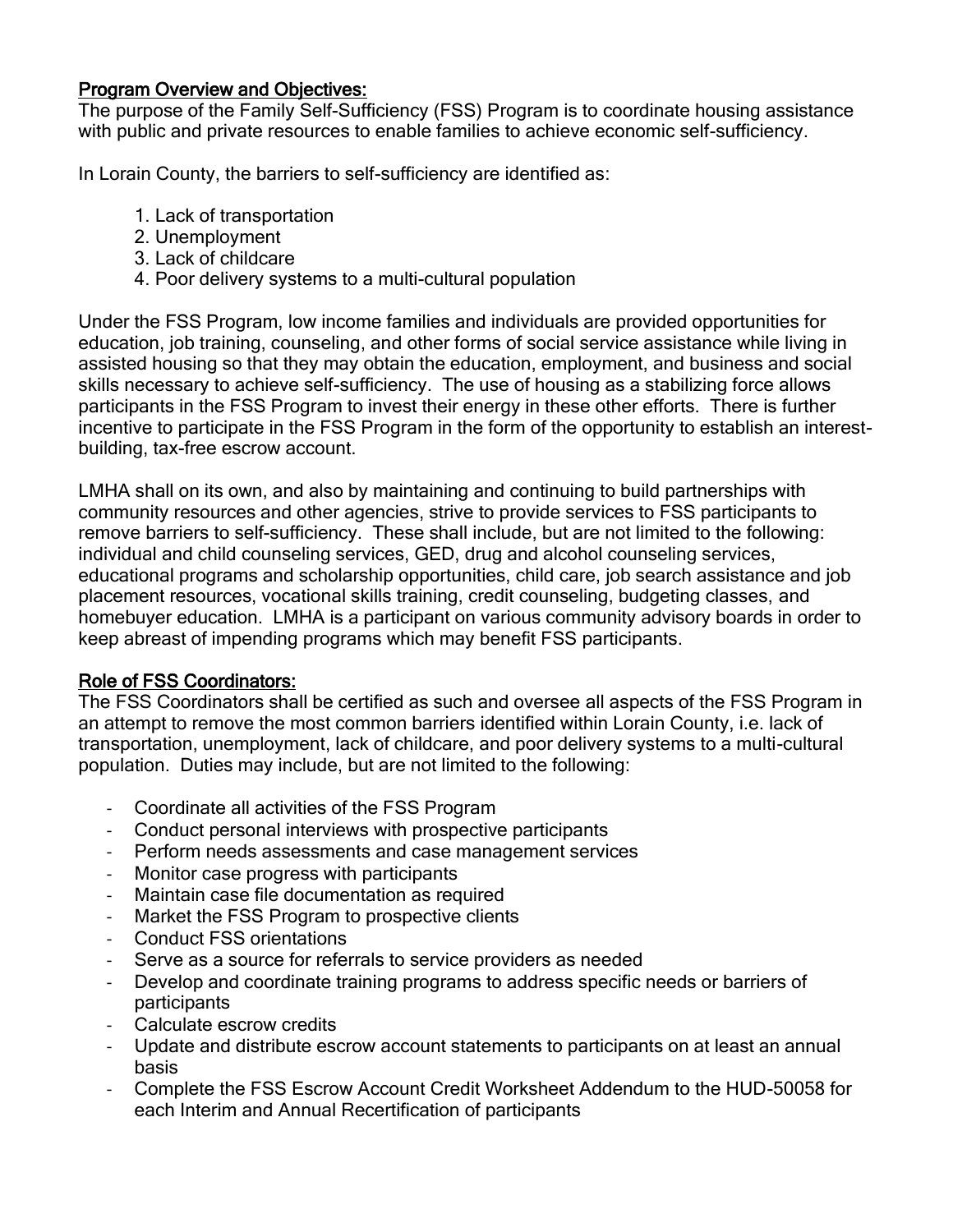- Complete FSS Annual Report to be submitted to HUD by December 31<sup>st</sup> of each year as required
- Coordinate homeownership functions
- Coordinate and meet with the Program Coordinating Committee
- Update the Action Plan as necessary

# Marketing and Outreach:

The Housing Choice Voucher and Public Housing FSS Coordinators shall provide marketing materials to all participants, regardless of race, color, religion, sex, disability, familial status, or national origin:

Initially, all HCV participants are mailed information about the FSS Program. On a continuing basis, information regarding the FSS Program is presented at every Housing Choice Voucher Program Orientation. All current participants are informed by their Occupancy Specialist throughout their participation on the Housing Choice Voucher Program of the availability of the FSS Program. A handout containing FSS Program information is always available upon request. When needed, recruitment information will be sent to each participant of the current Housing Choice Voucher (HCV) Program.

The FSS Program is marketed to Public Housing participants via the availability of brochures in the LMHA Main Office lobby, as well as in all Public Housing offices and high rise building lobby areas. LMHA staff places FSS Program brochures in all Public Housing initial leasing packets and in all Annual Recertification mailings. The Public Housing FSS Coordinator will mass mail marketing materials to all Public Housing residents at least once per year. FSS Program marketing materials will be included in periodic mass mailings by the Resident Services personnel.

Because the FSS Program goals work integrally with community welfare reform programs, LMHA promotes and disseminates information regarding the program as an ongoing attempt to maintain an active program.

#### Participant Selection:

Participants for the FSS Program shall be chosen on a first come, first serve basis. Elderly persons and persons with disabilities shall not be excluded from the FSS program. All reasonable accommodations shall be made to make the FSS Program accessible to all HCV participants and all Public Housing residents. Information about FSS and the opportunity to participate in the program shall be provided to all HCV and Public Housing participants, regardless of race, color, religion, sex, disability, familial status, or national origin.

LMHA will strive to maintain a program of at least 25 HCV participants and a minimum of 50 Public Housing participants. If needed, an HCV waiting list will be developed to accommodate additional interested participants until a vacancy occurs. Applicants on the HCV FSS Program waiting list will be enlisted into the program based on their date of application. LMHA shall not utilize a waiting list for the Public Housing FSS Program.

#### Denial of Participation:

Applicants may not be permitted to participate in the FSS Program for the following reasons:

1. Applicant is not willing to comply with the terms of the program, ex. refusal to seek employment.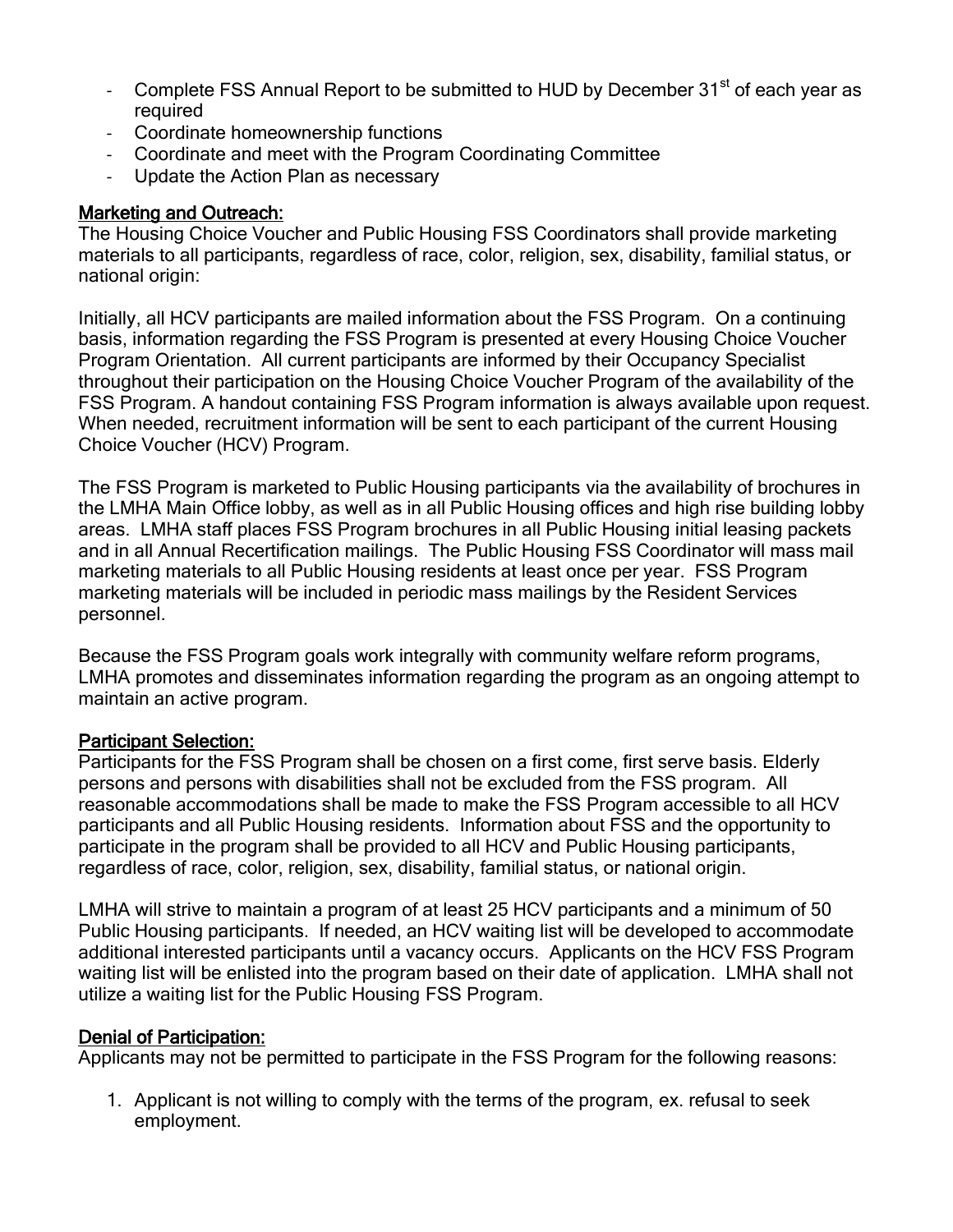- 2. Applicant is a previous participant who did not meet his or her obligations and was terminated from the program.
- 3. Applicant owes LMHA or other PHA money related to the HCV or Public Housing programs.

# Needs Assessment:

Each participant will be afforded an orientation session, either in a group or individual setting. The FSS Coordinators will utilize a needs assessment for all participants. The needs for individual participants will be determined through a partnership between the FSS Coordinator and the participant. Goals and objectives shall be realistic and may vary greatly between individuals due to the differing needs of participants and availability of resources in Lorain County. Each participant will be assessed on a case-by-case basis.

# Contract of Participation and Individual Training and Services Plan:

Each family participating in FSS must execute a Contract of Participation (COP) with the PHA. The contract must be signed by the head of the FSS family, who shall be the head of household for purposes of determining eligibility. Other members of the household may choose to participate in FSS, but only the head of household signs the contract. The COP must include the gross annual income, gross annual earned income, the family rent (TTP), and the Individual Training and Services Plan (ITSP). Although only the head of household signs the Contract of Participation, the FSS Program does permit other adult family members to have Individual Training and Services Plans. The FSS Coordinator and participant will work together to develop the ITSP to identify and overcome specific barriers faced by the participant. Participants will be referred to appropriate agencies for services based upon the needs identified. The ITSP establishes specific interim and final goals by which the PHA and participant measure progress towards becoming self-sufficient. The ITSP will reflect a progression of steps that will lead to milestones. There will be collaborations and follow-ups with participants to evaluate progress and further assess needs on at least an annual basis. When a participant is referred to a specific agency or program, the reporting of progress is the responsibility of the participant. Interim and final goals may differ greatly depending on each individual participant's needs; however, the following goals are required to be met in order to successfully complete the contract:

- 1. The head of household of the FSS family must seek and maintain suitable employment.
- 2. Every member of the family must be free of welfare assistance (cash assistance) for 12 months prior to the end of contract.
- 3. Family must comply with the terms and conditions of their lease.

For the purposes of the FSS Program, "seek employment" means the head of household has applied for employment, attended job interviews, and otherwise followed through on employment opportunities as outlined in the ITSP. "Maintain employment" means that the FSS head of household will complete all of the obligations outlined in the ITSP in his or her COP and be employed full-time on the last effective day of the COP; or be employed part-time, and be enrolled and participating in a part-time education or training program on the last effective day of the COP. "Suitable employment" is employment that is outlined in the ITSP and is based on the skills, education, and job training of the head of household.

The Contract of Participation shall be for five years from the effective date of the contract. The COP may be extended for a period of up to two years for good cause. Requests for good cause extensions must be submitted in writing by the head of household no later than three months prior to the expiration of the COP. Good cause may include the following: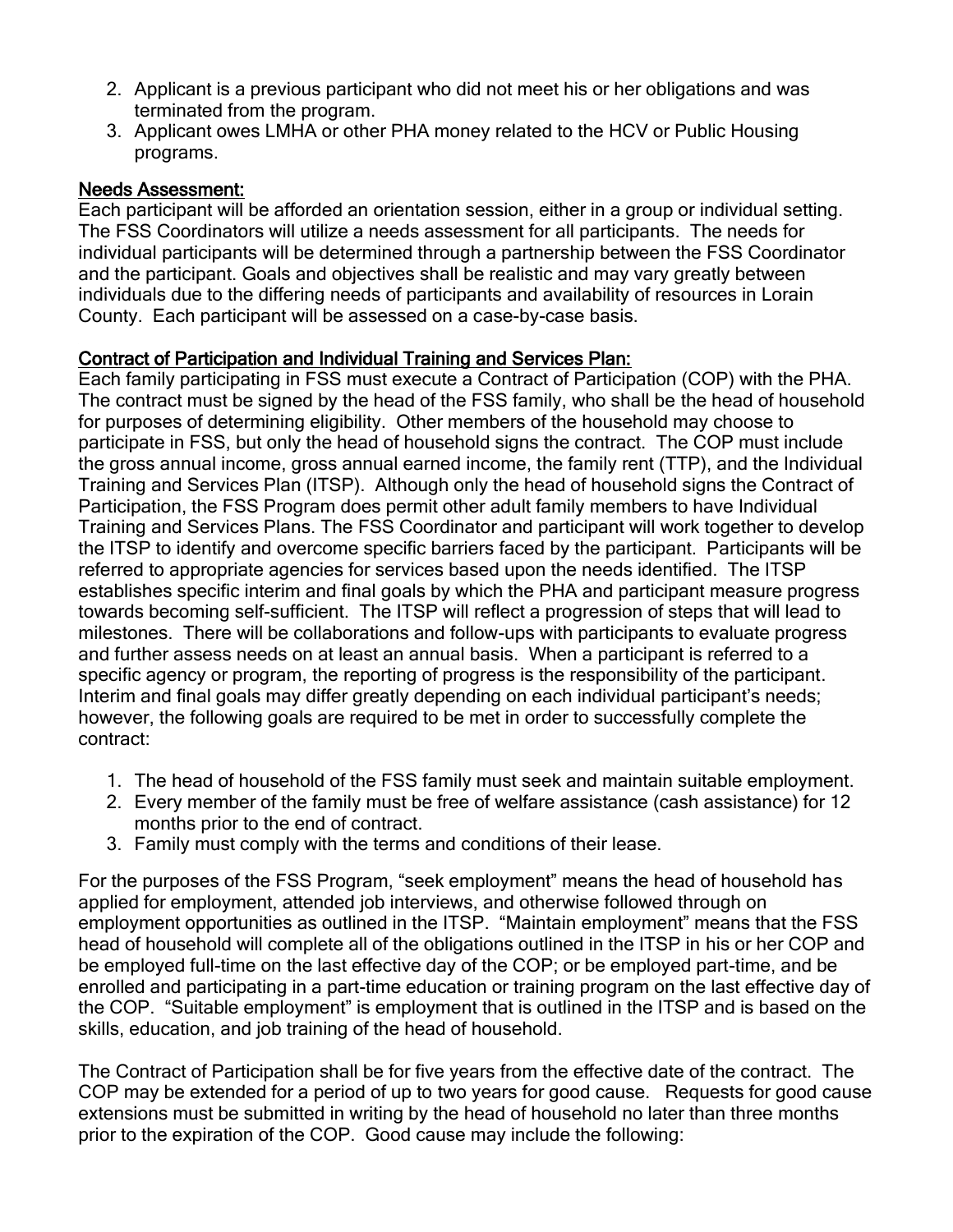- 1. Circumstances beyond the family's control, such as a death in the family, serious illness, or medical emergency.
- 2. Head of household is enrolled in an educational program for a length of time that would warrant an extension.
- 3. Head of household is called to active duty.
- 4. Head of household has changed and the ITSP for the new head cannot be completed in the remaining time on contract.
- 5. Involuntary loss of employment beyond the control of the family, such as serious illness of family member, national or natural disasters, strikes, layoffs, or closing of plants or businesses. Termination of employment due to nonperformance shall not be considered good cause.
- 6. Household has not been free of welfare assistance for 12 consecutive months prior to the end of the contract.
- 7. Other good cause reason as determined by FSS Coordinator on a case-by-case basis.

# Modification of the Contract of Participation:

The COP has the ability to be modified, as long as the FSS Coordinator and family mutually agree to do so. This includes modifications to the ITSP, contract term, and designated head of household. Requests to modify the COP must be submitted in writing to the FSS Coordinator and will be reviewed on a case-by-case basis. Modifications may be requested for the following reasons:

- 1. When modifications to the ITSP will improve the participant's ability to complete their obligations in the COP or progress toward self-sufficiency.
- 2. When the designated head of the FSS household ceases to reside with other family members in the assisted unit, and the remaining family members, after consultation with the FSS Coordinator, designate another family member to be the head of household and receive escrow funds.
- 3. Other special circumstances to be reviewed by the FSS Coordinator on a case-by-case basis.

# Completion of the Contract of Participation:

The Contract of Participation will be considered complete and the final escrow disbursement will be administered when one of the following occurs:

- 1. The FSS family has fulfilled all obligations under the contract on or before the expiration of the contract term (or extension). The contract may be completed before the five years have expired. It is the responsibility of the FSS participant to provide documentation of completion of goals to the FSS Coordinator.
- 2. 30% of the family's monthly adjusted income (TTP) equals or exceeds the fair market rent for the size of the unit for which the FSS family qualifies based on the PHA's occupancy standard.

Successful graduates and previous participants of the FSS Program may reapply for the program after a period of one year. The FSS Coordinator will review family circumstances and make decisions on a case-by-case basis.

# Termination of Contract of Participation:

The COP may be terminated prior to its expiration date for any of the following reasons: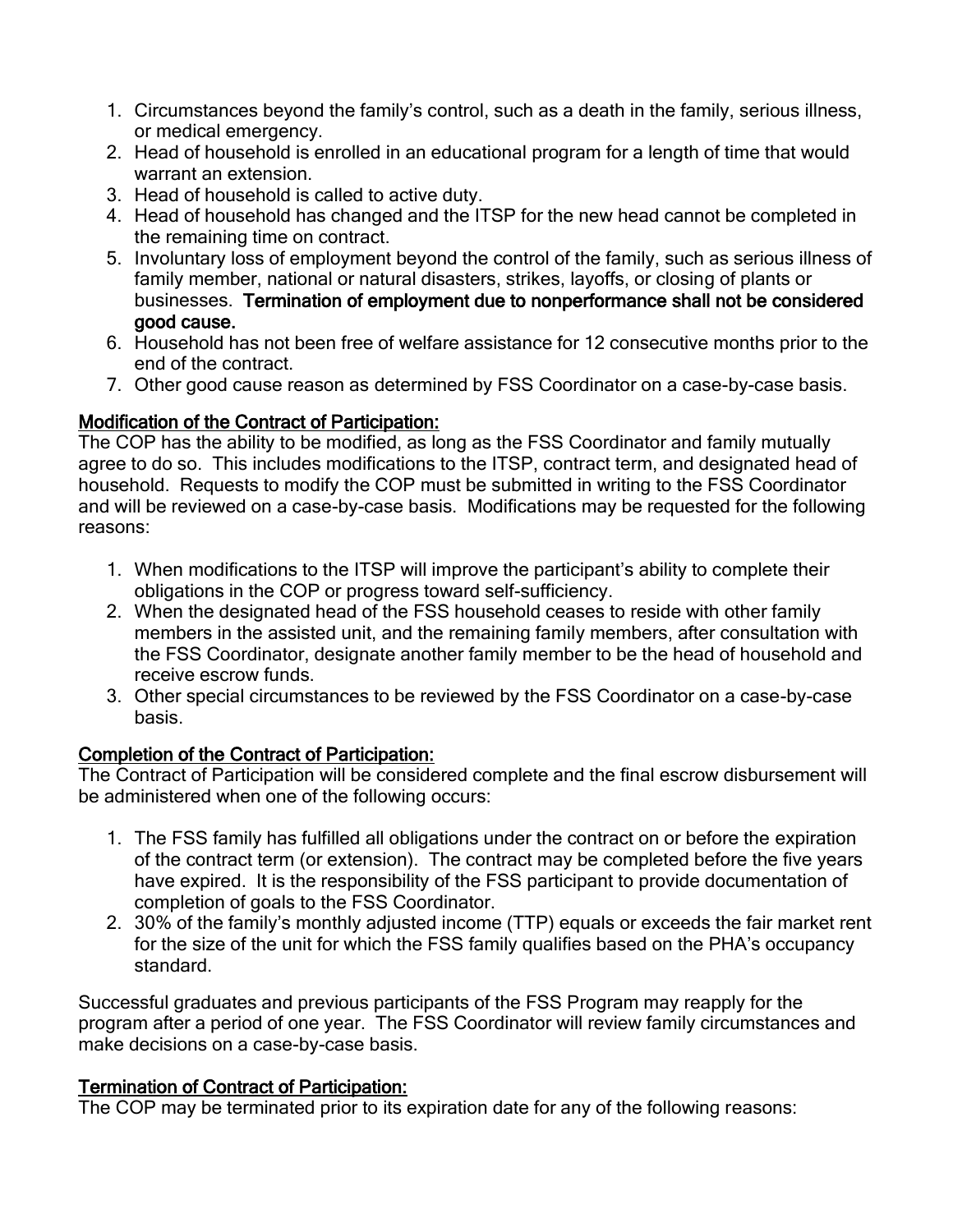- 1. Mutual consent of the participant and FSS Coordinator.
- 2. Failure of family to meet contract obligations without good cause. This may include, but is not limited to: failure to maintain contact with FSS Coordinator, not accomplishing ITSP goals, repeated failure to attend appointments or return requested paperwork, missing deadlines, and/or committing fraud.
- 3. Family's withdrawal from the program.
- 4. Failure of family to comply with lease or LMHA policies.
- 5. Other act deemed inconsistent with the purpose of the FSS Program.
- 6. Operation of law.

If the PHA decides to withhold escrow, terminate FSS supportive services, or terminate the FSS contract because the family failed to comply with program obligations, the family is entitled to present a grievance and will be afforded an informal hearing.

# Escrow Accounts:

FSS participants have the ability to earn a tax-free escrow account with interest just by obtaining employment. FSS participants continue to pay rent in accordance with increases in their income the same as non-FSS residents. Participation in FSS does not reduce the amount of rent to be paid. Generally, when a participant's monthly rent amount increases as a result of an increase in earned income, the difference (as compared to the original amount in the Contract of Participation) is credited to the escrow account. Escrow credit amounts will be verified at each Annual and Interim Recertification by the FSS Coordinators.

# Interim Disbursements:

The PHA may, at its sole option, disburse a portion of the funds from the family's escrow account during the contract period for contract-related expenses. Requests must be submitted in writing by the head of household and be accompanied by proper documentation. Participants must have been active on the FSS program for a period of at least one year before requesting an interim disbursement. No more than a maximum of 50% of the escrow account may be withdrawn at one time with approval of the FSS Coordinator. Interim disbursements are to be requested only when all other options and local county assistance resources have been exhausted. Interim disbursements are not to be used to pay back rent, but are instead to be used for purposes consistent with the participant's contract goals:

- 1. School tuition or other educational costs. Additionally, FSS participants in Public Housing only are afforded the opportunity to apply for LMHA's educational program, which can provide up to \$800.00 per year in grants to further their education.
- 2. Job training expenses.
- 3. Business start-up expenses.
- 4. Vehicle expenses or purchase for transportation needed for employment or education.
- 5. Special circumstances as approved by the FSS Coordinators on a case-by-case basis.

# Program Coordinating Committee (PCC):

FSS Coordinators shall meet on a quarterly basis with the Program Coordinating Committee. The PCC is comprised of persons from public and private sectors, local government, the PHA, Public Housing residents, HCV participants, and others in the community. The purpose of the PCC is to secure commitments from public and private resources for the operation and benefit of the FSS Program, as well as to provide an overall advisory role to the program. The committee is composed of representatives from Lorain County whose mission is to assist in the proper implementation of the program. Those involved include: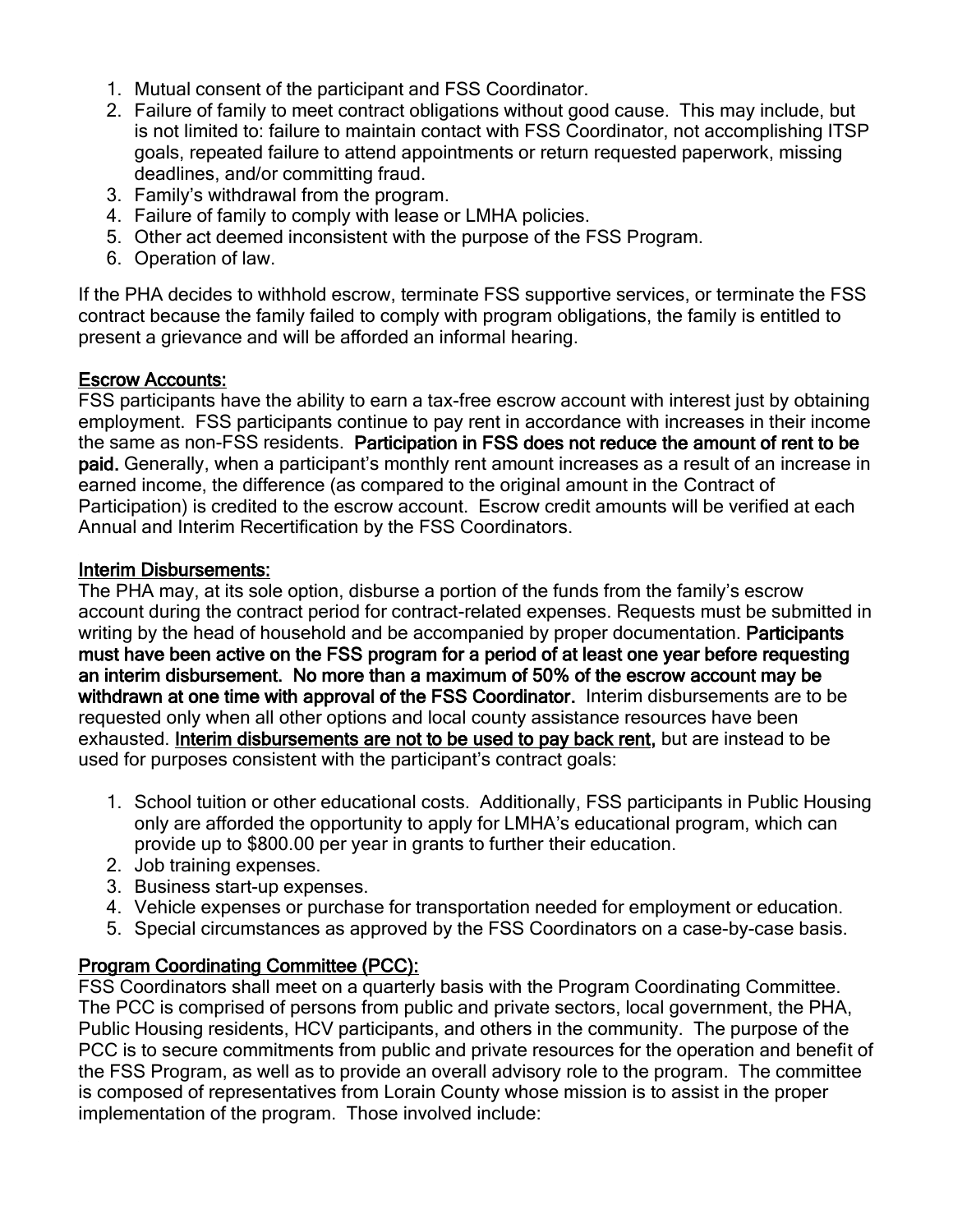Lorain County Workforce Development Agency LMHA Public Housing Resident Staffing Agency **Example 20** and the HCV Participant Lorain County Community College Habitat for Humanity Lorain County Jobs and Family Services<br>
Floria Health Department<br>
Fl Centro Services Elyria Health Department

#### Additional In House Programs and Other Community Resource Information:

Education, Employment, and Job Training:

In order to improve residents employability skills, LMHA developed the Jump Start program. The Jump Start program was implemented as a way to guarantee that employment and other economic opportunities are directed towards residents, particularly those who are recipients of government housing assistance. Approximately 18% of LMHA's workforces are Public Housing and/or Housing Choice Voucher participants.

LMHA's educational program provides LMHA Public Housing residents with the opportunity to apply for up to \$800.00 per year in grants to further their education. Participants/residents have received a certification, pursued a degree of higher education, acquired their GED, and enhanced their employable skills utilizing these funds.

LMHA has developed a partnership with the Ohio Means Jobs Lorain County, an agency providing a one-stop location in Lorain County with collaboration with various agency resources. Ohio Means Jobs Lorain County also facilitates self-help seminars, disseminates information about training programs, offers a computer lab, and provides information about employment opportunities. Referrals will be made to Ohio Means Jobs Lorain County for employment opportunities, updates, and potentially hiring companies.

Adult Basic Education is provided at several sites in the community of Lorain. If a need exists for Adult Basic Education or GED preparation for an FSS Participant they will be referred to one of these sites.

The Joint Vocational School (JVS) is centrally located between Lorain, Elyria, and Oberlin. The school offers many vocational studies, such as carpentry, refrigeration, food service, electronics, as well as computer skills, auto mechanics, and machine shop. These programs help students to pursue non-traditional careers. It also provides remedial training as well as concentrated training in a variety of office positions. Placement and counseling are available. JVS provides financial assistance through Pell grants, OIG assistance, and Single Parent Financial Assistance Program when these programs are available.

Lorain County Community College has many services to assist FSS families. It has a continuing education program that allows students to receive their Associate's Degrees and pursue their Bachelor's Degrees through the Partnership Program - a collaboration of various four year colleges offered at the LCCC campus. LCCC also provides programs that address short term education and refresher courses to enhance and provide ongoing education. In addition, LCCC has a variety of programs that assist with the major needs of any student, including on-site childcare, financial aid, and groups designated to assist students in specific fields educationally and culturally. LCCC's Women's Link Program assists men and women by offering counseling, career information, and one-on-one support that will aid students in achieving their goals.

Lorain County Department of Jobs and Family Services assists TANF recipients in pursuing